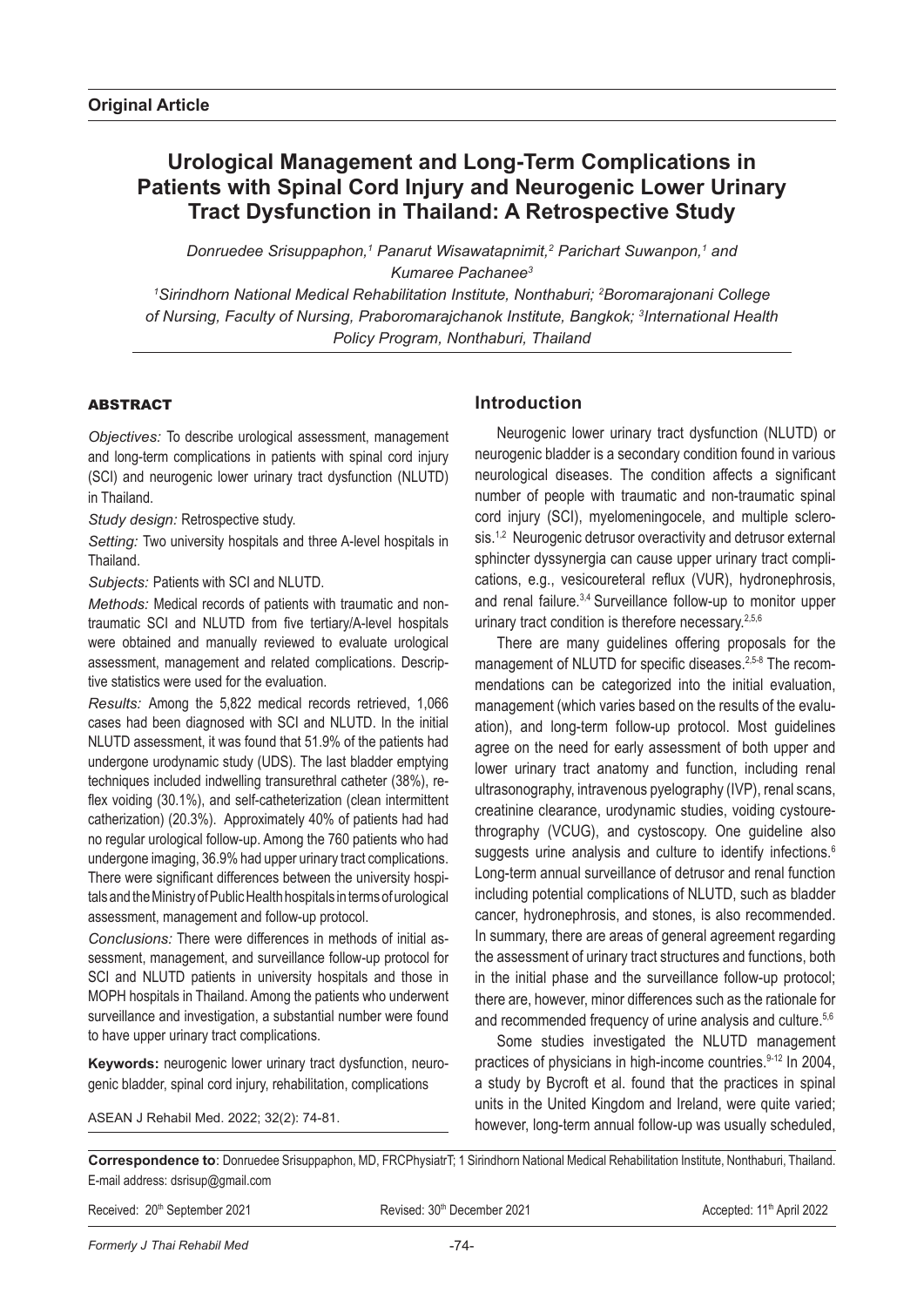including ultrasonography and urodynamic study.10 A decade after that study, however, practices of these spinal units tended to be limited to annually upper tract imaging with ultrasonography without routine urodynamics.12 Surveys among urologists in the Netherlands and the United States found a variety of practices in assessment and surveillance investigations; however, the frequency of follow-up was usually every 6 to 12 months.<sup>9,11</sup> In summary, there have been several proposals regarding the management of NLUTD; the actual practices of physicians, however, are even more varied.

In Thailand, there is no general consensus regarding NLUTD management and surveillance follow-up guidelines. Few studies have been conducted in the country to identify problems related to NLUTD. Studies from a rehabilitation department at a university hospital in the Northeastern region revealed a high prevalence of vesicoureteral reflux (VUR) in SCI and myelomeningocele patients of approximately 20% and 40%, respectively.<sup>13,14</sup> A study of a specialized SCI rehabilitation ward at a university hospital in the Northern region found abnormalities in KUB ultrasonography in 30% of males with SCI who were using a reusable silicone catheter for clean intermittent self-catheterization (CISC).15 In another study, the prevalence of UTI in SCI patients performing CISC was 15.4%.16 A study of chronic SCI in Thailand revealed 62% of patients still used CISC as their preferred bladder emptying method.<sup>17</sup>

It is difficult to get an accurate estimate of the magnitude of the urological problems in SCI patients including the number with NLUTD, the treatments received, and post-treatment complications. This study aimed to extensively explore the urological management and long-term complications in SCI patients with NLUTD in Thailand by retrospectively reviewing medical records of five tertiary hospitals in different regions of the country. This review study was designed to reflect the current NLUTD management situation and to offer a portrait of the long-term condition of NLUTD patients in Thailand which could pave the way for the development of a national guideline.

# **Methods**

This research was a part of a three-part research project, 'Access to proper urological care in persons with NLUTD,' which is comprised of three distinct sections: 1) quantitative research on the utilization and urological management in hospitals (the focus of the present project), 2) mixed method research on the availability of urological care resources in hospitals, 3) qualitative research on the perspective of persons with SCI related to accessing urological-related care in a hospital. The same study sites were selected for all three projects. The selection process included the following. First, three to five provinces in each of the five regions; northern, northeastern, central and eastern, southern, and Bangkok and perimeter area; with the highest total number of persons with disabilities were selected and disabled people organizations (DPO) in each of those areas were contacted. One province in each of the five regions with a strong and cooperative disabled people organization was selected to serve as the base for contacting persons with SCI in the community for the third project. The five provinces are Lampang, Khon Kaen, Chonburi, Surat Thani, and Bangkok. Next, the tertiary hospitals, their network hospitals, and medical schools in these five provinces were then invited to participate in the second project. Each of the selected tertiary and medical school hospitals had all professionals necessary to care for persons with SCI, i.e., orthopedists, physiatrists, and urologists. Finally, three of the five locations were purposively selected for a medical record review based on the willingness to cooperate of the provincial coordinator. The three locations are Khon Kaen, Surat Thani, and Bangkok. The researchers in this study then recruited five tertiary/A-level hospitals in these three provinces, including two university hospitals (Srinagarind Hospital and Ramathibodi Hospital) and three Ministry of Public Health (MOPH) hospitals (Khon Kaen Hospital, Surat Thani Hospital, and Rajavithi Hospital), for a medical record review to explore details of the medical services received by patients with SCI and NLUTD.

# **Search strategy**

After receiving approval from the research ethics committee of each hospital, the hospital coordinator was asked to retrieve medical records of patients with the following criteria: patients who had paid a visit to the hospital between October 1<sup>st</sup> 2015 and September 30<sup>th</sup> 2016 and whose medical records had one or more of the following ICD-10 codes for diagnoses: neuromuscular dysfunction of bladder (N31.0-9), potential causes of NLUTD, e.g., SCI (S14.0, S14.1, S24.0, S24.1, S34.0, S34.1, T09.3); sequelae of spinal cord injury (T91.3); other diseases of the spinal cord (G95.0-9); paraplegia or tetraplegia (G82.0-5); spina bifida (Q05.0-9); other congenital malformation of spinal cord (Q06.0-9); transverse myelitis (G37.3); neoplasm of the spinal cord (C72.0-1); cauda equina syndrome (G83.4); and multiple sclerosis (G35).

### **Inclusion-exclusion criteria**

The researchers (DS, physiatrist; PW, registered nurse; PS; registered nurse) screened the medical records. Only records with one of the following types of evidence of NLUTD problems were included: 1) diagnosis of NLUTD/neurogenic bladder by a physician, 2) signs/symptoms of voiding dysfunction, e.g., incontinence or inability to void, or 3) use of long-term bladder emptying assistance techniques, e.g., clean intermittent self-catheterization (CISC), indwelling transurethral catheter, using external collecting devices or, 4) having investigations related to NLUTD such as urodynamic study or cystometry. Exclusion criteria were medical records of patients who were referred to other medical facilities at the first visit of diagnosing NLUTD, patients who were denied treatment, and patients who had died.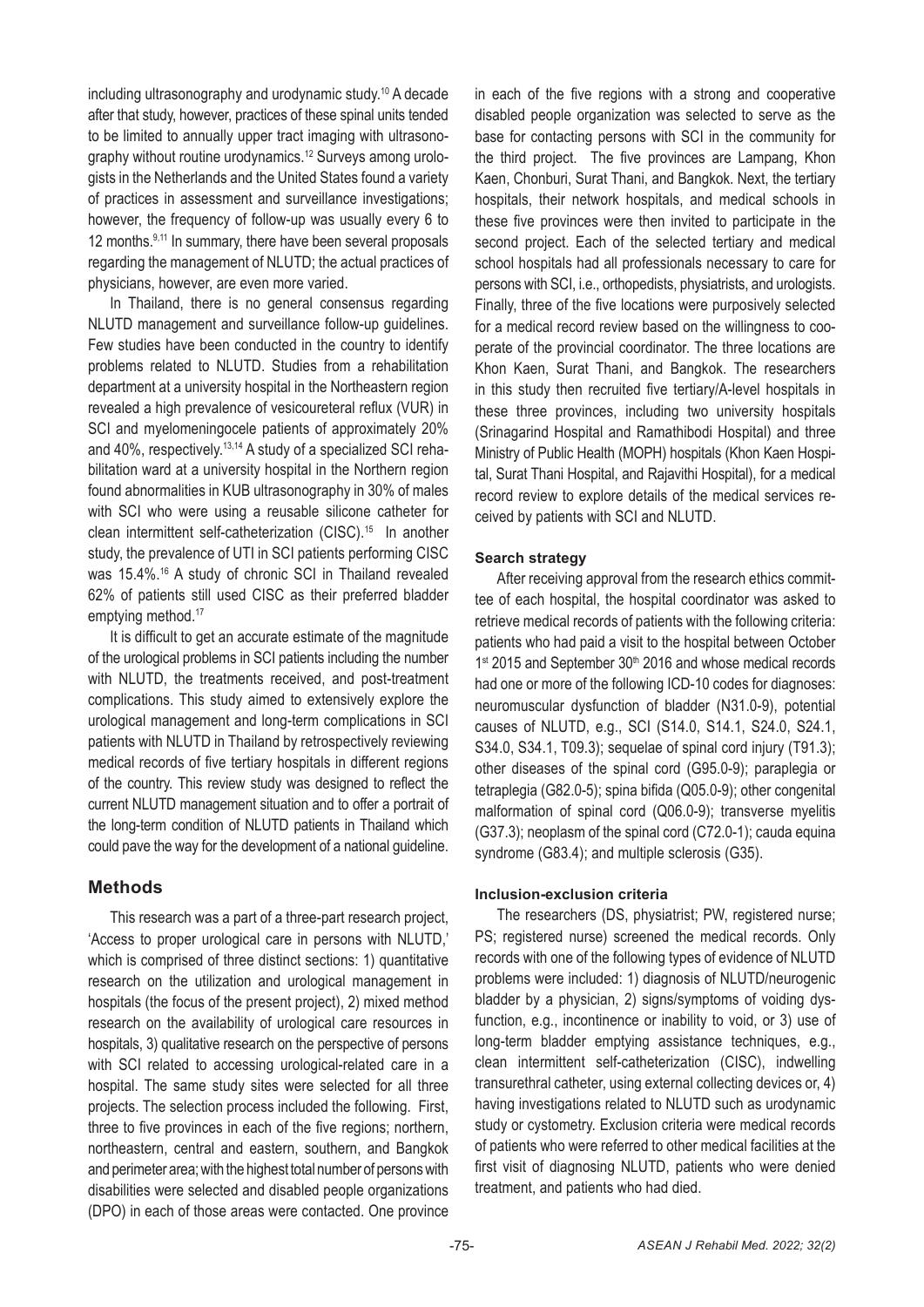### **Data extraction**

The researchers created a checklist for NLUTD assessment by combining key features of the two guidelines for urological management prepared by SCI experts in the United Kingdom and in Taiwan.<sup>5,6</sup> Initial NLUTD assessments were categorized into six groups: 1) bladder diary or postvoid residual urine (PVR), 2) urine analysis, 3) urine culture, 4) serum creatinine, 5) ultrasonography or intravenous pyelography (IVP) or voiding cystourethrography (VCUG), and 6) cystometry or urodynamic studies (UDS).<sup>5,6</sup> The time from onset to each assessment investigation was recorded. In addition, long-term surveillance investigations, urological complications, the most recent bladder emptying technique used, and medication received for treatment of NLUTD were also recorded. This data, as well as the patients' demographic and clinical characteristics, were extracted and recorded by a the researchers (DS, PW, and PS)

Surveillance/follow-up investigations for the five years were appointments with physicians as well as any check-ups on upper and lower urinary tract function using serum creatinine, ultrasonography or IVP or VCUG, and cystometry or UDS. The frequency of each type of surveillance investigation was also recorded.  $176 \text{ cm}^2$  checking serves and  $\mu$ 

#### **Statistical analysis**

The retrieved data were analyzed to identify 1) the type of initial urological assessment and the date of that assessment, 2) what proportion of SCI patients had cystometry or UDS done to diagnose NLUTD and how soon after reporting symptoms the diagnosis was done, 3) the latest bladder emptying techniques used, 4) the types of medications for NLUTD prescribed and how frequently they were used, 5) the prevalence of upper urinary tract complications,  $6$ ) the  $5<sup>3</sup>$ types and frequently of investigations done for urological follow-up surveillance during the first 5 years, and 7) whether



**Figure 1.** Flow of evaluation of the medical records of recruited cases

following initial onset were recorded, including whether there a stategories data and the mann white y of itself home der emptying technique there were differences in urological management and outcomes of NLUTD between university hospitals and MOPH hospitals. Descriptive statistics are reported as numbers and percentages; inferential statistics were used to compare MOPH hospitals and university hospitals using chi-square for categorical data and the Mann-Whitney U test for nonparametric nominal data.

### **Results**

OG, and cystometry or<br>f surveillance investiga- Among the 5,822 cases retrieved, 1,066 cases were included in the study (Figure 1). Table 1 shows demographic categories of all categories of the initial NLUTD assessments of the initial NLUTD assessments of the initial NLUTD assessments of the initial NLUTD assessments of and clinical characteristics of the included patients. The majority were male (62.6%) and the average age of all patients was 44.9 years.

the date of that assess-<br>Table 2 shows the six categories of initial NLUTD assessment. The most frequent was checking serum creatinone had by conneary or<br>now soon after reporting and inclusions, followed by urine analysis (75%), USG or IVP or VCUG (71.3%), UDS (51.9%) and bladder diary or PVR (49.1%). There was a statistically significant difference (*p* < 0.001) in the percentage of all categories of the initial NLUTD assessments between the university hospitals and MOPH hospitals. Overall, only 23.8% of patients received all six categories of assessment as part of the initial evaluation. Table

|  |  | Table 1. Demographic and clinical characteristics of the recruited cases |  |  |
|--|--|--------------------------------------------------------------------------|--|--|
|  |  |                                                                          |  |  |

|                                         | Overall ( $n = 1066$ ) | University hospitals ( $n = 643$ ) | MOPH hospitals ( $n = 423$ ) |
|-----------------------------------------|------------------------|------------------------------------|------------------------------|
|                                         |                        |                                    |                              |
| Demographics                            |                        |                                    |                              |
| Gender, male <sup>1</sup>               | 667 (62.6)             | 378 (58.8)                         | 289 (68.3)                   |
| Age (years) $2$                         | 44.9 (21.5)            | 42.3(22.6)                         | 49.3 (18.5)                  |
| <b>SCI</b> characteristics              |                        |                                    |                              |
| Cause of SCI <sup>1</sup>               |                        |                                    |                              |
| Traumatic                               | 380 (35.6)             | 231 (35.9)                         | 149 (35.2)                   |
| Non-traumatic                           |                        |                                    |                              |
| Congenital diseases                     | 150 (14.1)             | 124 (19.3)                         | 26(6.1)                      |
| Acquired abnormalities                  | 112 (10.5)             | 47(7.3)                            | 65 (15.4)                    |
| <b>Neoplastic</b>                       | 123 (11.5)             | 83 (12.9)                          | 40(9.5)                      |
| Infection                               | 84 (7.9)               | 58(9)                              | 26(6.1)                      |
| Unspecified                             | 217 (20.4)             | 100(15.6)                          | 117(27.7)                    |
| Severity, paraplegia <sup>1</sup>       | 646 (60)               | 461 (71.7)                         | 185 (43.7)                   |
| Duration of NLUTD (months) <sup>2</sup> | 98.1 (101.3)           | 111.6 (102.7)                      | 76.8 (95.3)                  |
| Duration of NLUTD (months) <sup>3</sup> | 62 (27-132)            | 82 (39-156)                        | 35 (21-88.5)                 |

<sup>1</sup>Number (%), <sup>2</sup>mean (SD), <sup>3</sup>median (IQR)

MOPH, Ministry of Public Health; SCI, spinal cord injury; NLUTD, neurogenic lower urinary tract dysfunction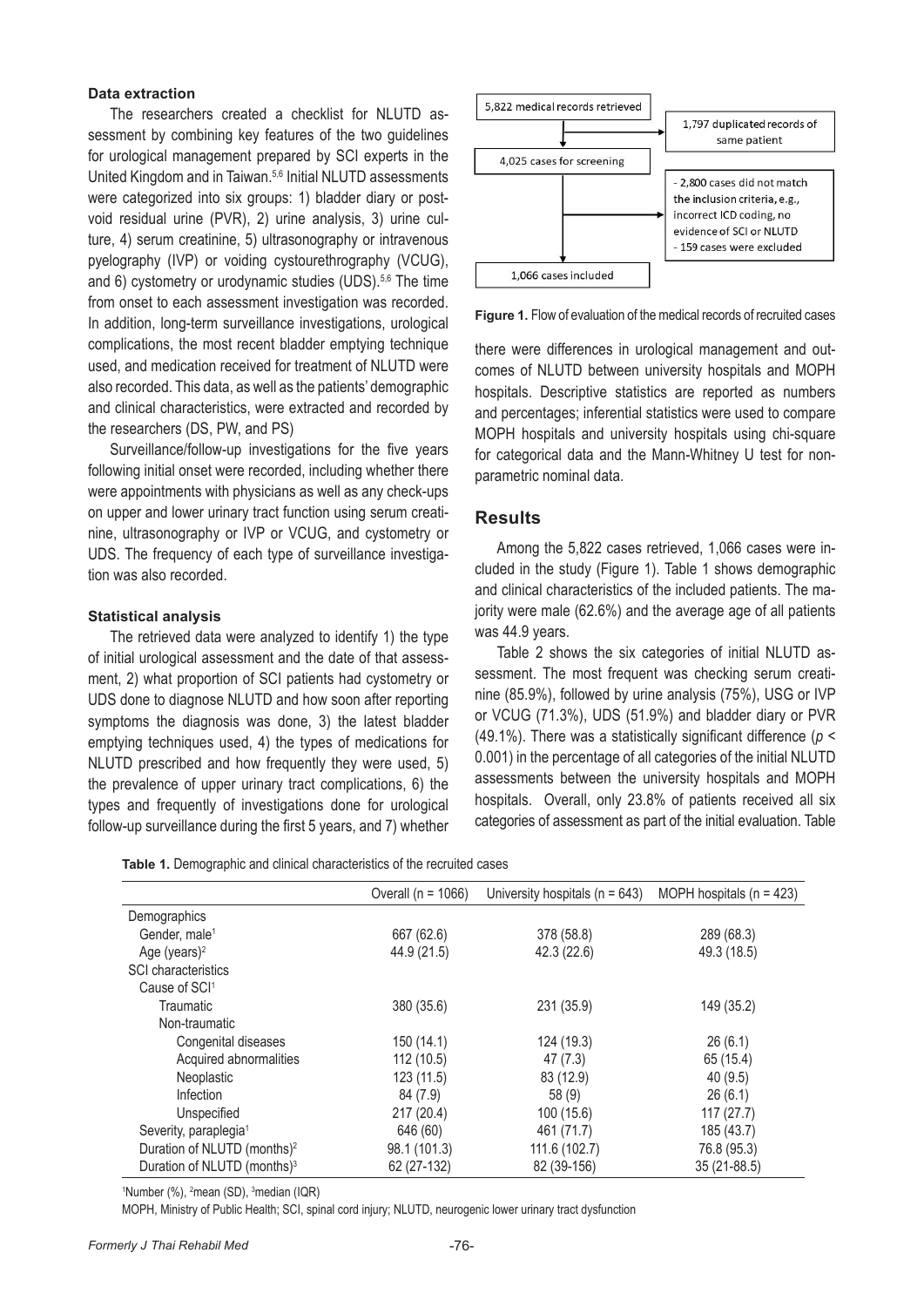**Table 2.** Comparison of initial NLUTD assessments performed at university and MOPH hospitals

| Assessment           | Overall ( $n = 1066$ ) | University hospitals ( $n = 643$ ) | MOPH hospitals $(n = 423)$ | p-value <sup>®</sup> |
|----------------------|------------------------|------------------------------------|----------------------------|----------------------|
| Bladder diary or PVR | 529 (49.6)             | 440 (68.4)                         | 89 (21.0)                  | < 0.001              |
| Urine analysis       | 800 (75.0)             | 521 (81.0)                         | 279 (65.9)                 | < 0.001              |
| Urine culture        | 487 (45.7)             | 322(50.0)                          | 165(39.0)                  | < 0.001              |
| Serum creatinine     | 916 (85.9)             | 587 (91.3)                         | 329 (77.8)                 | < 0.001              |
| USG or IVP or VCUG   | 760 (71.3)             | 577 (89.7)                         | 183 (43.3)                 | < 0.001              |
| Cystometry or UDS    | 554 (51.9)             | 513 (79.8)                         | 41(9.7)                    | < 0.001              |

Number (%); \* statistically significant (*p* < 0.05)

IVP, intravenous pyelography; MOPH, Ministry of Public Health; NLUTD, neurogenic lower urinary tract dysfunction; PVR, post-void residual urine; UDS, urodynamic study; USG, ultrasonography; VCUG, voiding cystourethrography

**Table 3.** Comparison of time since the diagnosis to first urological assessment at university hospitals and at MOPH hospitals (months)

|                                 |                 | Months from onset of symptoms to first assessment [mean (range)] |                       |                      |  |
|---------------------------------|-----------------|------------------------------------------------------------------|-----------------------|----------------------|--|
|                                 | Overall         | University hospitals                                             | <b>MOPH</b> hospitals | p-value <sup>*</sup> |  |
| Bladder diary or PVR assessment | $10(2-40)$      | $10(2-39.25)$                                                    | $8(3.5-48)$           | 0.294                |  |
| Urine analysis                  | $12(2-50)$      | $15(3-56)$                                                       | $6(1-36)$             | < 0.001              |  |
| Urine culture                   | $15.5(3-59)$    | $18(5-53)$                                                       | $9(1-71.25)$          | 0.053                |  |
| Serum creatinine                | $13(2-58.5)$    | 17 (4.25-68.75)                                                  | $5(1-42)$             | < 0.001              |  |
| USG or IVP or VCUG              | 14 (4.25-60)    | 13 (4-49)                                                        | $17(6-80)$            | 0.019                |  |
| Cystometry or UDS               | 16 (4.75-63.25) | 16 (4-61.75)                                                     | 18.5 (7-190.25)       | 0.032                |  |

Median (IQR), \* Mann-Whitney U test statistical significance *p* < 0.05

IQR, interquartile range; MOPH, Ministry of Public Health; NLUTD, neurogenic lower urinary tract dysfunction; PVR, post-void residual urine; IVP, intravenous pyelography; VCUG, voiding cystourethrography; UDS, urodynamic studies, USG, ultrasonography

|  |  |  |  | Table 4. Comparison of urological follow-up management during the first five years after onset |  |  |  |  |
|--|--|--|--|------------------------------------------------------------------------------------------------|--|--|--|--|
|--|--|--|--|------------------------------------------------------------------------------------------------|--|--|--|--|

|                                    | Overall<br>$(n = 1.066)$ | University hospitals<br>$(n = 643)$ | <b>MOPH</b> hospitals<br>$(n = 423)$ | p-value <sup>'</sup> |
|------------------------------------|--------------------------|-------------------------------------|--------------------------------------|----------------------|
| Complied with annual follow-up     | 632 (59.3)               | 461 (71.7)                          | 171 (40.4)                           |                      |
| No appointment given for follow-up | 196 (18.4)               | 59(9.2)                             | 137 (32.4)                           | < 0.001              |
| Referred to other hospitals        | 29(2.7)                  | 11 $(1.7)$                          | 18(4.3)                              |                      |
| Lost to follow-up                  | 209 (19.6)               | 112 (17.4)                          | 97(22.9)                             |                      |

Number (%); \*Chi-square statistically significant (*p* < 0.05) MOPH, Ministry of Public Health

3 shows the time from onset to the initial NLUTD assessment. The median time to UDS/cystometry was 16 months (IQR: 4.75-63.25).

The combined frequency of the most recent bladder emptying techniques used in both types of hospitals were indwelling transurethral catheter (38%), reflex voiding (30.1%), CISC (20.3%), clean intermittent catheterization (CIC) (6.3%), suprapubic cystostomy (2.1%), and others (2.7%). The overall percentage of those who were trained to perform CIC/CISC was 47%. A total of 262 patients (24.6%) experienced urinary incontinence which required the use of external collecting devices. Of these patients, 48% managed their bladder with reflex voiding, 38.9% used CIC, and 8% used an indwelling transurethral catheter.

Of the 1,066 patients, 56.7% had never received an antimuscarinic agent for detrusor overactivity. Of the 42.5% who had received an agent, only 32.8% still used the medication at their latest visit. Among the 350 patients who still received medication, 90% were followed up at university hospitals.

The median duration from onset to the first prescription of an anti-muscarinic agent was 24 months (IQR 8-69.25).

Table 4 compares urological follow-up management during the first five years after the onset of disease. Approximately 60% of patients complied with a regular appointment for urological follow-up, 19.6% were lost to follow-up, and 18.4% did not receive a follow-up appointment. There was a statistically significant difference in the follow-up appointment scheduling and patient compliance between the university and the MOPH's hospitals.

In the analysis of patients with the time from the initial diagnosis of at least 5 years, 574 patients were excluded, leaving 492. Table 5 shows the frequency with which patients received long-term urological follow-up for investigation of upper urinary tract functions and structures. The frequency of annual follow-ups was 49.8% for serum creatinine, 46.7% for USG/IVP/VCUG, and 34.1% for UDS/cystometry. Only 98 patients (19.9%) received all categories of NLUTD assessment annually, all of whom were followed up at a university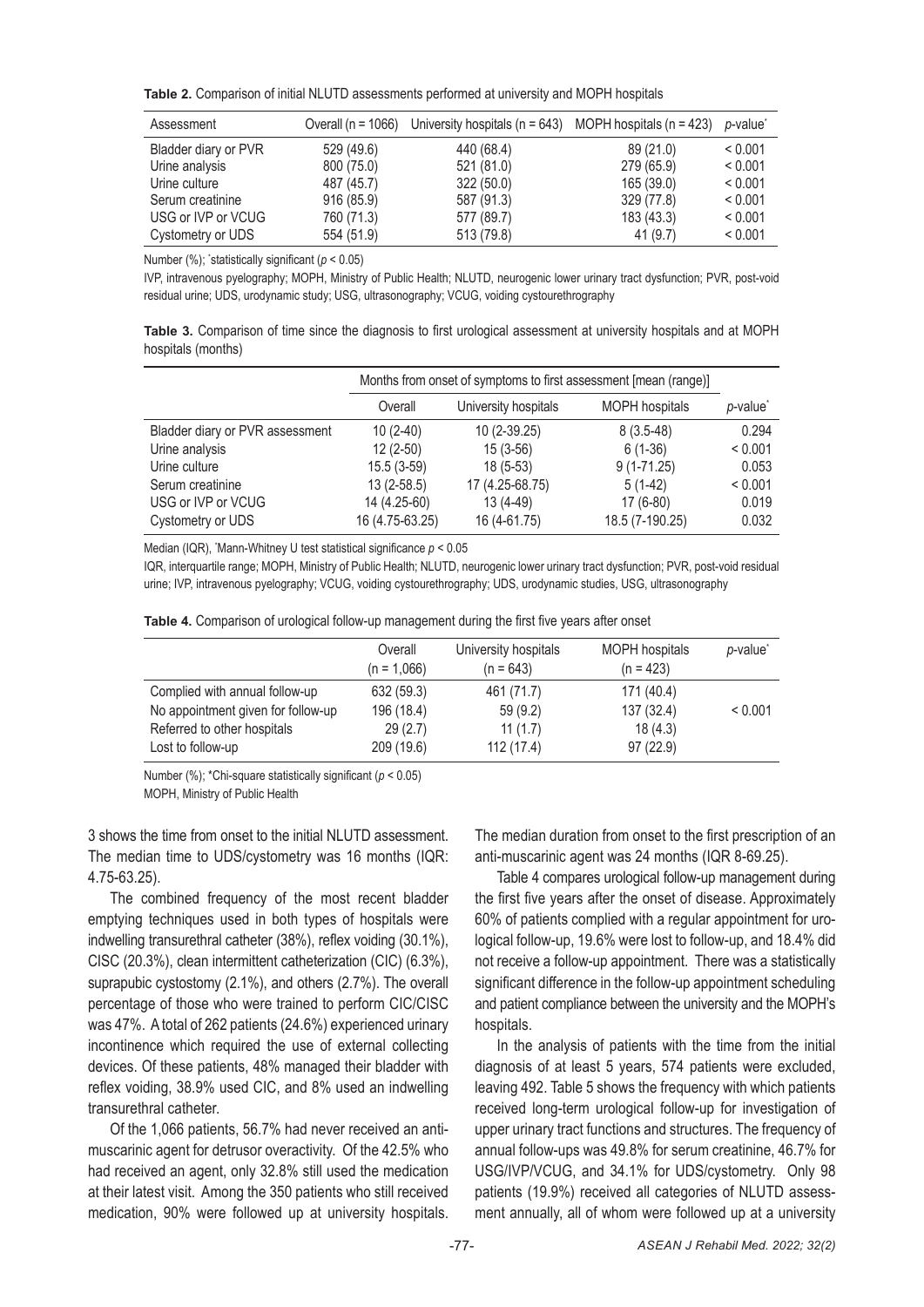**Table 5.** The frequency of urological investigations during the first 5 years of follow-up

|                    | Frequency of<br>investigations                                        | Overall<br>$(n = 492)$                           | University hospitals<br>$(n = 360)$             | <b>MOPH</b> hospitals<br>$(n = 132)$           | $p$ -value*  |
|--------------------|-----------------------------------------------------------------------|--------------------------------------------------|-------------------------------------------------|------------------------------------------------|--------------|
| Serum creatinine   | Annually<br>2 times in 5 years<br>1 time in 5 years<br>Never received | 245 (49.8)<br>123(25.0)<br>38(7.7)<br>86 (17.5)  | 190 (52.8)<br>95(26.4)<br>27(7.5)<br>48 (13.3)  | 55 (41.7)<br>28 (21.2)<br>11(8.3)<br>38 (28.8) | < 0.001      |
| USG or IVP or VCUG | Annually<br>2 times in 5 years<br>1 time in 5 years<br>Never received | 230 (46.7)<br>111(22.6)<br>23(4.7)<br>128 (26.0) | 201 (55.8)<br>93(25.8)<br>19(5.3)<br>47 (13.0)  | 29 (22.0)<br>18 (13.6)<br>4(3.0)<br>81(61.4)   | < 0.001      |
| UDS or cystometry  | Annually<br>2 times in 5 years<br>1 time in 5 years<br>Never received | 168 (34.1)<br>82 (16.7)<br>22(4.5)<br>220 (44.7) | 167 (46.4)<br>80 (22.2)<br>18(5.0)<br>95 (26.4) | 1(0.8)<br>2(1.5)<br>4(3.0)<br>125 (94.7)       | ${}_{0.001}$ |

Number (%); \* *p* < 0.05

IVP, Intravenous pyelography; MOPH, Ministry of Public Health; VCUG, voiding cystourethrography; UDS, urodynamic study; USG, ultrasonography

**Table 6.** Incidence of upper urinary tract complications (n = 760)

| Upper urinary tract complications             |            |
|-----------------------------------------------|------------|
| Vesicoureteral reflux grade 1-3               | 47(6.2)    |
| Vesicoureteral reflux with hydronephrosis     | 192 (25.3) |
| Chronic kidney disease                        | 28(3.7)    |
| Chronic kidney disease with renal replacement | 9(1.2)     |
| therapy                                       |            |
| Other upper urinary tract complications       | 5(0.7)     |
| Total                                         | 281 (36.9) |
| No Upper urinary tract complications reported | 479 (63.1) |

Number (%)

hospital. The significant disparity in the long-term surveillance investigations between the university and the MOPH hospitals is shown in Table 5.

Of the 760 patients that received at least one USG or IVP or VCUG, 3.2% had urinary tract calculi and 36.9% had upper urinary tract complications of different degrees as shown in Table 6.

### **Discussion**

The first urological assessment for NLUTD determined that about half the patients had either a UDS or cystometry which was performed late, about 1-2 years post-onset of injury/ post-diagnosis of the primary disease and only one-fourth of the patients had a complete urological assessment. The incidence of complete assessment and UDS was higher in the university hospitals than in the MOPH hospitals, with less than 10% of UDS or cystometry tests performed in MOPH hospitals. This difference could be due to limited resource availability, e.g., only one of the three MOPH hospitals had a urodynamic machine.

The management of NLUTD in Thailand differs from that in high-income countries. For example, the United Kingdom offers an initial urological assessment to all SCI patients at 3-6 months post onset.<sup>5</sup> In addition, SCI units in the UK mandate the evaluation of kidney-ureter-bladder imaging

together with urodynamics as part of the initial assessment, with more than 80% of all units using video-urodynamics in the assessment process.12 In comparison, only half of the patients in our study received UDS/cystometry as a part of the first assessment, even though one-channel simple cystometry is an alternative and safe technique of assessing detrusor functions18 and has been one of the procedural skills taught in the rehabilitation medicine residency training program in Thailand.<sup>19</sup> The low percentage of UDS/cystometry found in this study suggests that all rehabilitation medicine training institutes should increase emphasis on simple cystometry and provide more opportunity to practice during the training program so that every physiatrist could master this competency. Additionally, assessment of bladder diaries and PVR helps physiatrists/urologists to evaluate the effectiveness and appropriateness of bladder-emptying techniques. However, they were performed in less than one-third of patients during the first assessment.

Two-third of the patients in our study used urinary catheters to empty the bladder, more used indwelling catheters, and about one-third used reflex voiding. These findings are not congruent with the recommendations of the existing guidelines.<sup>2,5,7</sup> Reflex voiding should be used only when UDS shows that the bladder situation is safe and an adequate follow-up is guaranteed. Indwelling catheters are not recommended for long-term use because of the risk of urinary complications.2,6,7,20 According to the available evidence, bladder emptying techniques used by a patient can be changed over time. El-Masri followed SCI patients for 8-12 years and discovered that 84% learned to used CIC, 67% were using CIC at the time of SCI rehabilitation unit discharge, but only 18% still used CIC at 8-12 years.<sup>21</sup> In Taiwan, long-term follow-up in NLUTD patients similarly showed a decreasing number of patients using CIC over time.<sup>22</sup> Our study findings were similar, with about half the patients who were trained still continuing to perform CIC/CISC at their latest visit. According to a previous study in Thailand, the main reason that chronic SCI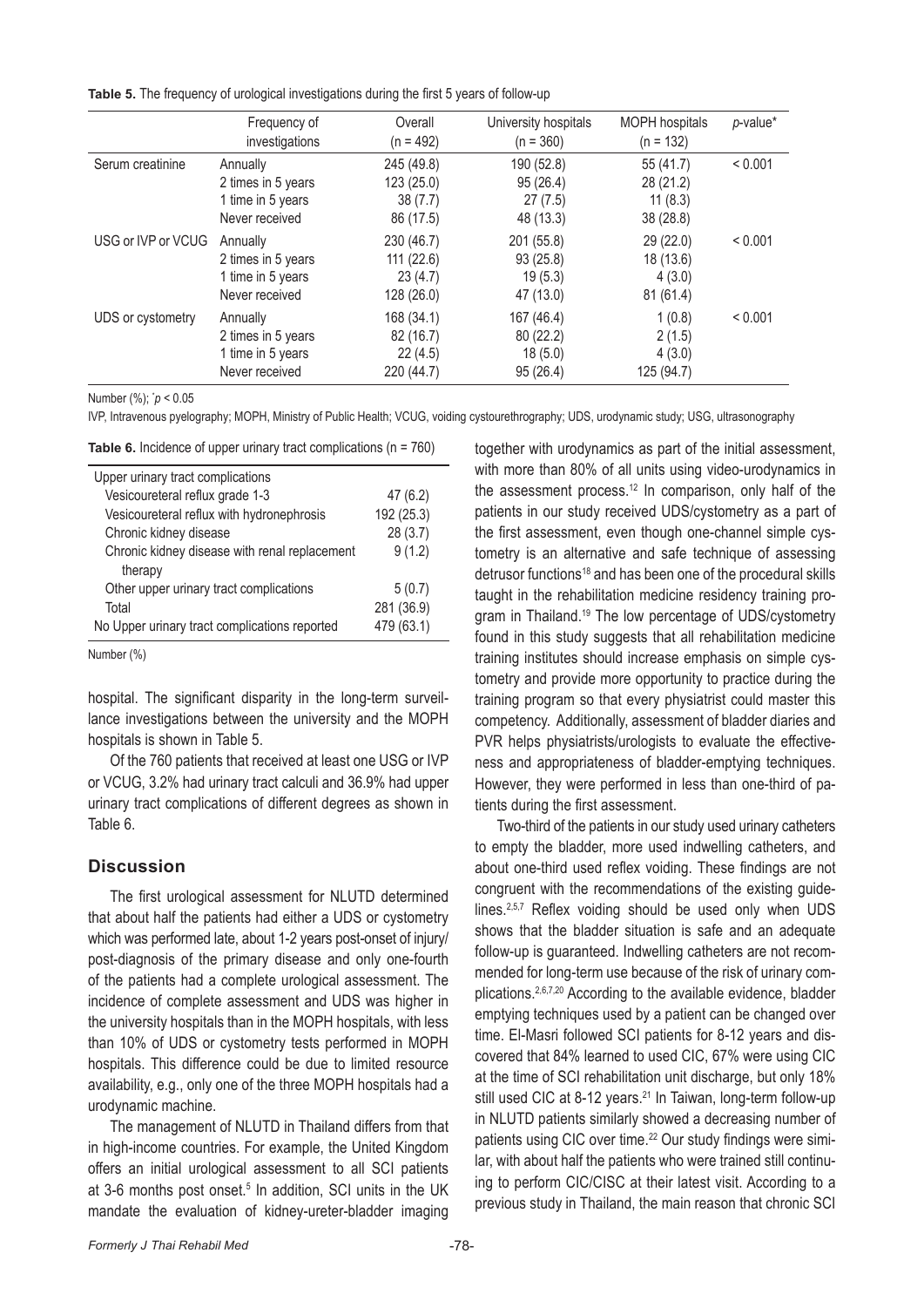patients choose indwelling catheters is convenience; however, the quality of life of those performing CISC/CIC and those with indwelling catheters are not different.<sup>17</sup>

One-fourth of the patients in this study reported urinary incontinence which is far lower than another study which reported 52.3% urinary incontinence in SCI patients.<sup>23</sup> This difference could, at least in part, be due to the inadequate medical recording as well as to the retrospective nature of the present study. Improper management of incontinence may prompt patients using CIC/CISC to shift back to using indwelling catheters. According to an economic evaluation study in Thailand, the cost of using external collecting devices is a significant burden for people with physical impairment.24 That added burden could influence patients' choice of bladder management. However, some of the patients using indwelling catheters in our study also had urinary incontinence which might be due to lack of or inadequate antimuscarinic medications and/or improper care of long-term indwelling catheter usage which can cause bladder neck and urethral erosion.20

All NLUTD guidelines recommend controlling detrusor pressure for patients with detrusor activity in order to prevent upper tract damage as well as recommending an annual urological follow-up.2,5-7,25 To effectively control detrusor pressure, anti-muscarinic mediations are needed,<sup>20</sup> but more than half the patients in our study had never received such medications. For those who did receive it, the medication was received late, about 2 years after the onset of the injury/ diagnosis, and only one-third were still taking the medications at the time of their latest visit. Lack or delay in providing anti-muscarinic medication prescriptions and inadequate regular urological follow-up might be two main reasons why one-third of patients in our study had developed upper urinary tract complications.

The upper urinary tract complications rate in our study was 36.9%, higher than rates reported in other countries.<sup>21,26</sup> The proportion of patients with VUR and hydronephrosis in the current study was 31.5%, higher than the 20% in Thongchim's study in Thailand.13 This difference is probably due to the latter study having been conducted in a single university hospital which has SCI specialists who conducted regular urological follow-ups, whereas some of the patients' records in our study were obtained from MOPH hospitals where NLUTD services are limited. Another recent study conducted in a MOPH tertiary hospital in Thailand found a comparable percentage of hydronephrosis in patients with NLUTD, and reported a high percentage of patients using indwelling catheterization (66.5%) and reflex voiding (16.5%). That study also reported that the bladder emptying method is a strong predictor of hydronephrosis and/or VUR.<sup>27</sup> It is crucial to note that the number of complications in our study could be higher than reported in the medical record as onethird of the patients never had USG, IVP, or VCUG. Five percent of patients in this study had experienced chronic kidney disease (CKD) which could also be an underestimate as the number of CKD patients in the general Thai population is as high as 17.5% and given that NLUTD patients are a high-risk group for CKD.28 There is also a prediction based on estimated glomerular filtration rate (eGFR) that up to one-third of SCI patients experience some level of CKD but with no diagnosis in their medical record.29

Most guidelines suggest at least an annual surveillance check-up for NLUTD patients.<sup>2,5-7</sup> This study explored the period during the first five years of follow-up. About one-third of those who had at least 5 years of follow-up had received UDS/cystometry. In contrast, at the 8-year follow-up in the United Kingdom, up to 64% of patients still received a regular annual check-up.21 One vital difference between the medical system in Thailand and that in the UK is that rehabilitation service in the UK is under the management of SCI units where there are 12 units in the country offering holistically long-term SCI care.12 In contrast, rehabilitation services in Thailand are integrated in an acute hospital setting with very limited resources, resulting in limitations in access to care.30- <sup>32</sup> Our study demonstrates that there are significant differences in the provision of urological assessment and followup investigations and in bladder emptying techniques and anti-muscarinic prescriptions between university hospitals and MOPH hospitals. These differences reflect the uneven and insufficient NLUTD management for patients with SCI in Thailand, e.g., presently, specialized SCI rehabilitation facilities, which by far provide better functional outcomes, are located only in university hospitals.<sup>33</sup> The policy makers of the MOPH as well as the National Health Security Office (NHSO) should consider developing at least one SCI-specialized rehabilitation facility in each NHSO region to ensure adequate SCI management in the acute, post-acute and long-term phases of treatment.

There are certain limitations in this study due to the nature of the retrospective method used. First, the data were retrieved from only 5 hospitals, which might not be representative of the situation of all Thai patients with SCI. Second, it was a retrospective review of only available medical records, and some data were missing or hard to interpret. Additionally, many investigations, for example, urine analysis, urine culture, and serum creatinine, could have been performed as part of an assessment of other co-morbidities. Even though the investigations included in the study were counted as part of NLUTD evaluation, it was difficult to interpret the intention of the physician at that time, i.e., whether an investigation was performed specifically for NLUTD care or not. In addition, there was a limitation in determining the actual number of patients receiving a complete initial NLUTD assessment. Due to the lack of a standardized NLUTD protocol in all hospitals, each of the six categories of initial assessment was performed over a wide time interval. If this study had included only cases where a strict protocol had been followed and all assessments were done within the prescribed time frame,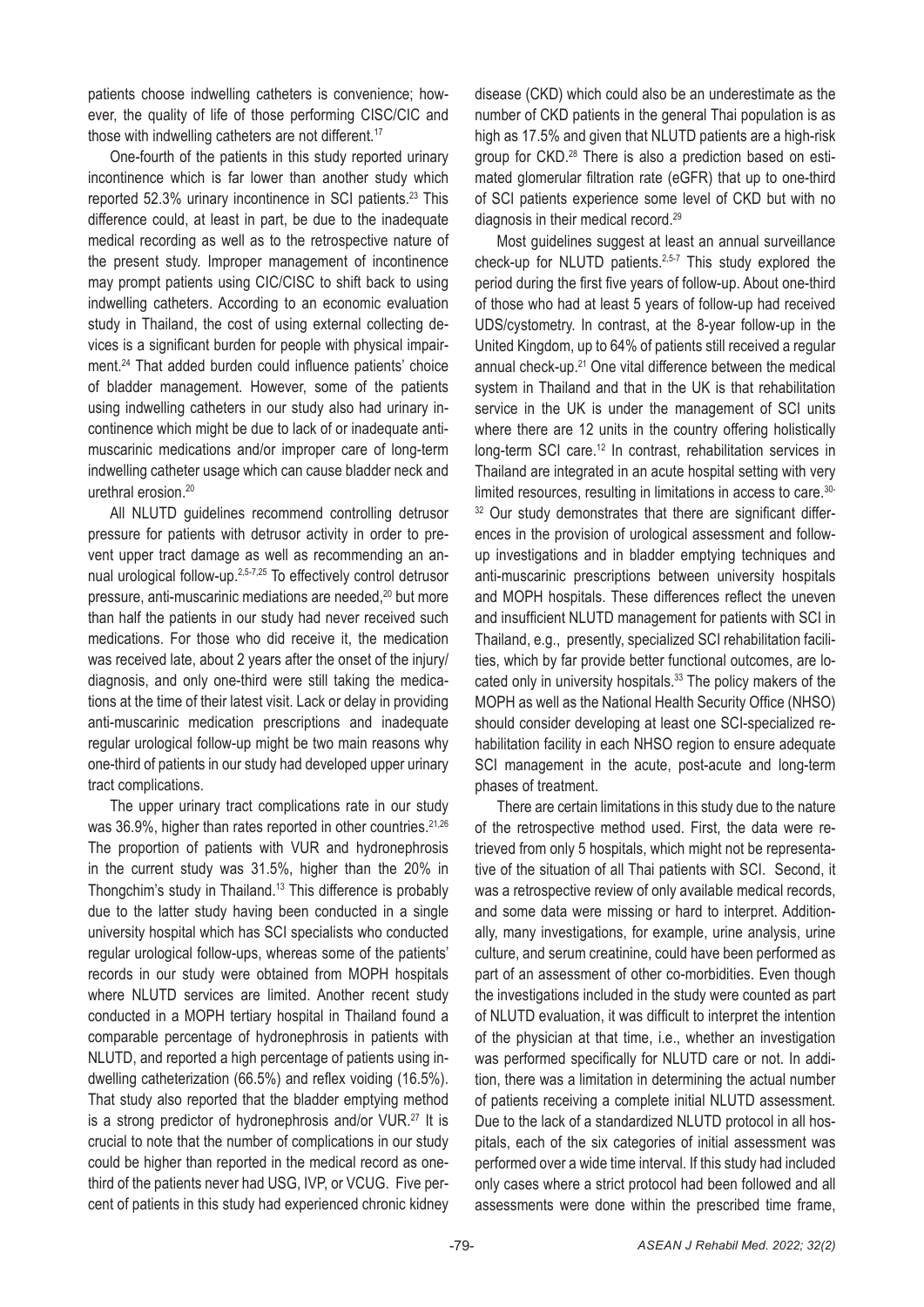the percentage of patients who received a proper initial assessment would be far lower than the 23.8% reported in this study. Finally, the upper urinary tract complication rates might have been higher if all patients had undergone the appropriate investigations, e.g., USG/IVP/VCUG. To overcome these limitations, a prospective study should be conducted in a larger number of hospitals which would better represent the actual situation.

# **Conclusions**

There is a wide variety in the initial assessment and long-term care provided for patients with SCI and NLUTD in Thailand. The majority of patients receive the first urological assessment more than a year post-onset which could result in inappropriate and/or insufficient management as well as an increase in the number of upper urinary tract complications. The retrospective data in this study was insufficient to develop a strong recommendation; however, the available evidence suggests that there might be problems due to the insufficient availability of services and the limitations in the knowledge of healthcare providers related to NLUTD management, especially in the MOPH hospitals. Development of standardized guidelines for NLUTD management which take into account the context of Thai healthcare system would be highly beneficial for both healthcare providers and for NLUTD patients.

# **Disclosure**

This study was funded by the National Health Security Office (NHSO), Thailand.

The authors declare that there is no conflict of interest.

# **Acknowledgements**

The authors gratefully acknowledge Dr. Patpiya Sirasaporn, Dr. Jittima Saengsuwan, Dr. Tanyaluck Kwansanit, Dr. Apiradee Singjam, Dr. Chayanin Vejabhuti and Dr. Wit Visetsin for coordinating the medical record reviews at each hospital, and Dr. Sarinee Kaewsawang, Head of Research and Academic Support Department of Sirindhorn National Medical Rehabilitation Institute, for advice on statistical analysis.

# **References**

- 1. Ginsberg D. The epidemiology and pathophysiology of neurogenic bladder. Am J Manag Care. 2013;19:s191-6.
- 2. Groen J, Pannek J, Castro Diaz D, Del Popolo G, Gross T, Hamid R, et al. Summary of European Association of Urology (EAU) Guidelines on Neuro-Urology. Eur Urol. 2016;69:324-33.
- 3. Linsenmeyer TA. Neurogenic bladder following spinal cord injury. In: Kirshblum S, Campagnolo D, editors. Spinal Cord Medicine. 2nd ed. Philadelphia: Lippincott Williams and Wilkins; 2011. p. 232-6.
- 4. Allio BA, Peterson AC. Urodynamic and physiologic patterns associated with the common causes of neurogenic bladder in adults. Transl Androl Urol. 2016;5:31-8.
- 5. Abrams P, Agarwal M, Drake M, El-Masri W, Fulford S, Reid S, et al. A proposed guideline for the urological management of patients

with spinal cord injury. BJU Int. 2008;101:989-94.

- 6. Kuo HC, Chen SL, Chou CL, Chuang YC, Huang YH, Juan YS, et al. Taiwanese Continence Society clinical guidelines for diagnosis and management of neurogenic lower urinary tract dysfunction. Urol Sci. 2014;25:35-41.
- 7. Consortium for Spinal Cord Medicine. Bladder management for adults with spinal cord injury: a clinical practice guideline for health-care providers. J Spinal Cord Med. 2006;29:527-73.
- 8. Cameron AP, Rodriguez GM, Schomer KG. Systematic review of urological followup after spinal cord injury. J Urol. 2012;187:391-7.
- 9. Razdan S, Leboeuf L, Meinbach D, Weinstein D, Gousse A. Current practice patterns in the urologic surveillance and management of patients with spinal cord injury. Urology. 2003;61:893-6.
- 10. Bycroft J, Hamid R, Bywater H, Patki P, Craggs M, Shah J. Variation in urological practice amongst spinal injuries units in the UK and Eire. Neurourol Urodyn. 2004;23:252-6.
- 11. Rikken B, Blok BFM. Management of neurogenic bladder patients in the Netherlands: do urologists follow quidelines? Neurourol Urodyn. 2008;27:758-62.
- 12. Burki JR, Omar I, Shah PJR, Hamid R. Long-term urological management in spinal injury units in the UK and Eire: A follow-up study. Spinal Cord. 2014;52:640-5.
- 13. Thongchim C, Tamnanthong N, Arayawichanont P. Prevalence of vesicoureteric reflux in neurogenic bladder dysfunction patients from spinal cord lesion. J Thai Rehabil Med. 2010;20:52-7.
- 14. Mantiang S, Vichiansiri R, Wattanapan P. The prevalence of vesicoureteric reflux in patients with myelomeningocele at Srinagarind Hospital. J Thai Rehabil Med. 2011;21:63-7.
- 15. Kovindha A, Na Chiang Mai W, Madersbacher H. Reused silicone catheter for clean intermittent catheterization (CIC): is it safe for spinal cord-injured (SCI) men? Spinal Cord. 2004;42:638-42.
- 16. Laopairote K, Kovindha A. Prevalence of urinary tract infection in individuals with spinal cord injury using a re-usable silicone catheter for clean intermittent self catheterization. J Thai Rehabil Med. 2016;26:67-76.
- 17. Pongboriboon P, Tongprasert S, Kovindha A. Quality of life in persons with spinal cord injury: a comparative study between those with indwelling catheterization and intermittent catheterization. J Thai Rehabil Med. 2011;21:13-20.
- 18. Wyndaele JJ, Vo Thi H, Pham BC, Kovindha A, Huong VT, Weerts E. The use of one-channel water cystometry in patients with a spinal cord lesion: practicalities, clinical value and limitations for the diagnosis of neurogenic bladder dysfunction. Spinal Cord. 2009; 47:526-30.
- 19. Royal College of Physiatrists of Thailand (RCPhysiatrT). Entrustable Professional Activities (EPAs) and Workplace-based Assessment (WPBA) in Rehabilitation Medicine Residency Training. Bangkok: RCPhysiatrT. 2021. [cited 8 April 2022] available from https://rehabmed.md.chula.ac.th/wp-content/uploads/2020/07/ EPAs-and-WPBA\_Proof-IV\_July-14-2020\_Final-for-print.pdf.
- 20. Kovindha A. A textbook of spinal cord injury: comprehensive rehabilitation vol.2 viscera-sex-skin. Chiang Mai: Sutin Publishing; 2013. p. 266-9. [in Thai]
- 21. El-Masri WS, Chong T, Kyriakider AE, Wang D. Long-term followup study of outcomes of bladder management in spinal cord injury patients under the care of the Midlands Centre for Spinal Injuries in Oswestry. Spinal Cord. 2012;50:14-21.
- 22. Chen SF, Jiang YH, Jhang JF, Lee CL, Kuo HC. Bladder management and urological complications in patients with chronic spinal cord injuries in Taiwan. Tzu Chi Med J. 2014;26:25-8.
- 23. Ruffion A, Castro-Diaz D, Patel H, Khalaf K, Onyenwenyi A, Globe